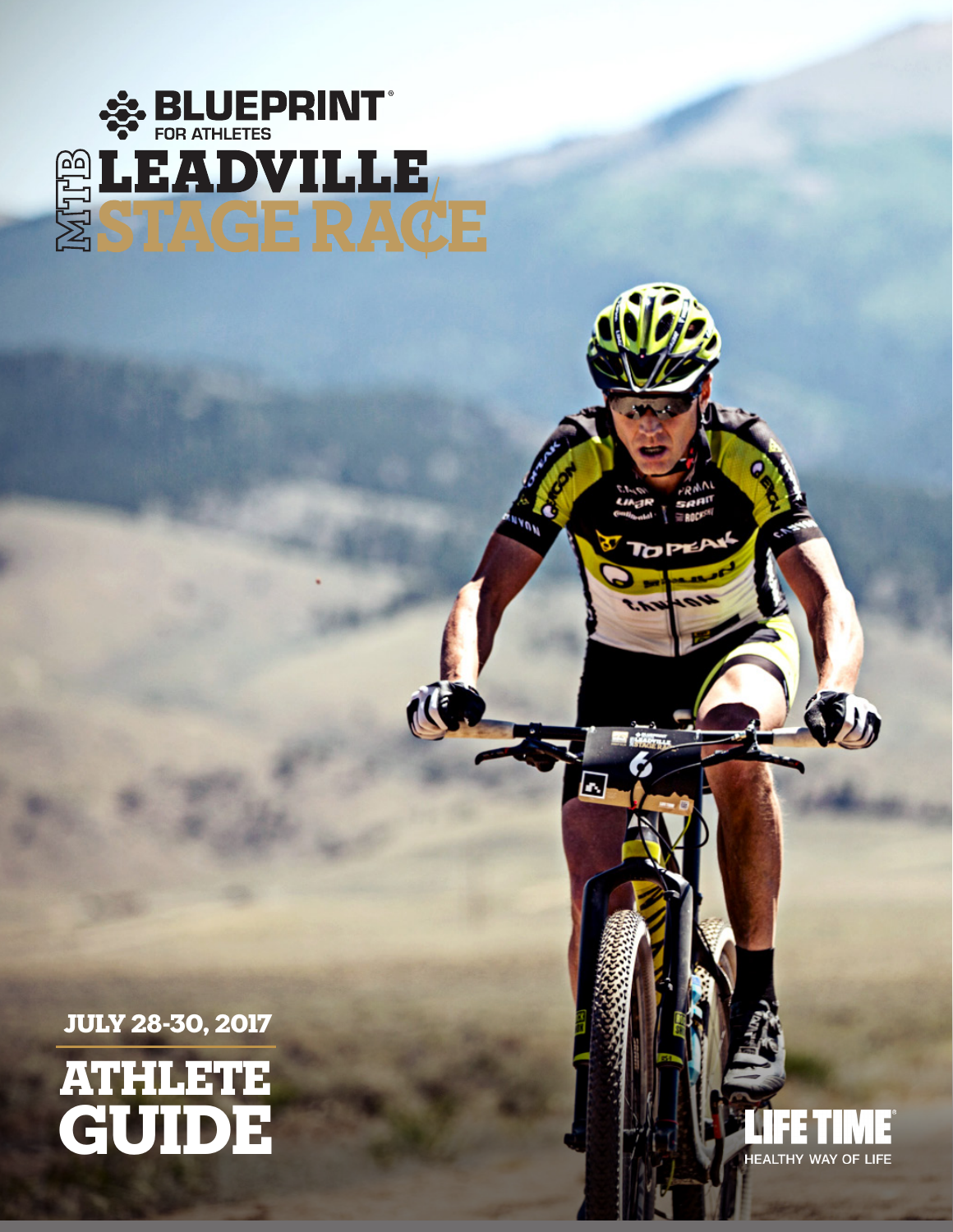

Welcome to the 2017 Blueprint for Athletes Leadville Stage Race!

This Year marks the 24<sup>th</sup> anniversary of the first Leadville Trail 100 mountain bike race. We are excited to have you join us for the third year of this stage race challenge. Whether you go it alone or bring a couple friends, this event was created for only the most determined athletes. Racing is all about results.

Some people come here to challenge the records set in the past, others to discover where you stand in a crowd of like-minded cyclists. For most, this race is about a personal goal to finish 100 tough miles in thin air. If this is your first Leadville experience, you are in for a treat.

The finish line will be full of wonderful stories as always. Some happy tears may be shed with new friends who you will meet on your adventure up St. Kevins, Powerline and the Columbine climb. Through your journey, you will walk away from Leadville a better person. Riding up the red carpet in any Leadville Trail 100 event is special and your finish is waiting.

Commitment like this is hard to find. Thanks for riding with us in Leadville!

Sincerely,

Ken Chlouber Merilee Maupin Paul Anderson Quinn Cooper Rich Naprstek Kelsey Conine Sara Mahan Courtney Touchstone Laura Mayo

Leadville Race Series

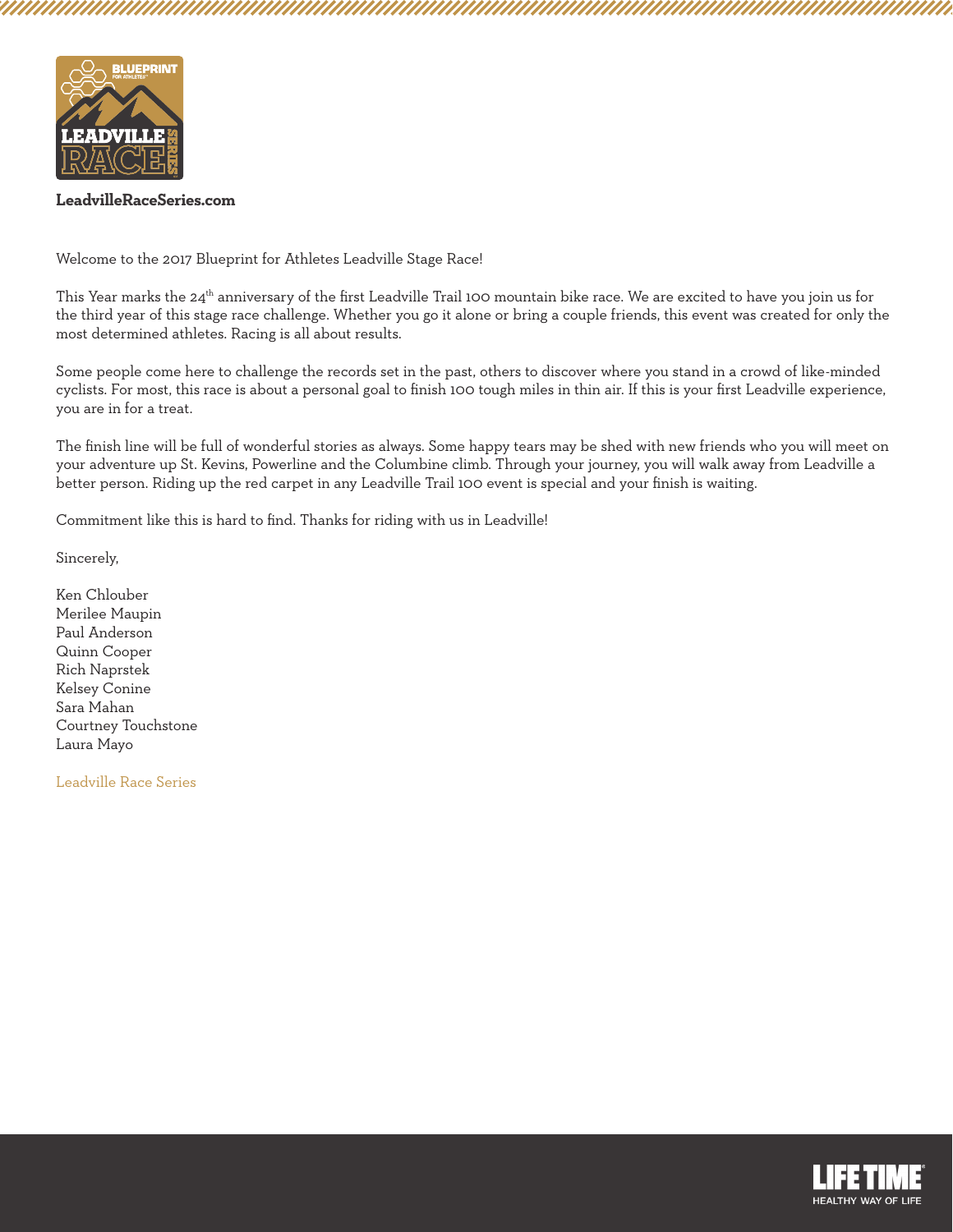

## **SCHEDULE OF EVENTS**

## THURSDAY, JULY 27

| 5:00 pm - 7:00 pm  | <b>Registration and Packet Pickup</b>                                                                                                                                                                                     | Race HQ                      |  |  |
|--------------------|---------------------------------------------------------------------------------------------------------------------------------------------------------------------------------------------------------------------------|------------------------------|--|--|
|                    | Photo ID is required. Packets MUST be picked up in<br>person. They will not be mailed or given to others. Each-<br>member of a tandem or relay team must pick up their<br>own packet.                                     | 316 Harrison Ave.            |  |  |
| FRIDAY, JULY 28    |                                                                                                                                                                                                                           |                              |  |  |
| 7:00 am - 8:30 am  | Packet Pickup and Mandatory Racer Check-in                                                                                                                                                                                | Lake County Rodeo Grounds    |  |  |
|                    | Photo ID is required. Packets MUST be picked up in<br>person. They will not be mailed or given to others. Each-<br>member of a tandem or relay team must pick up their<br>own packet.                                     | 6th Ave. & McWethy           |  |  |
| 9:00 am            | <b>RACE START</b>                                                                                                                                                                                                         | Lake County Rodeo Grounds    |  |  |
|                    | Please note the Stage 1 finish location is Twin Lakes Dam.                                                                                                                                                                | 6th Ave. & McWethy           |  |  |
| 12:00 pm - 2:00 pm | <b>Race Shuttles</b>                                                                                                                                                                                                      | Lake County Rodeo Grounds    |  |  |
|                    | Race shuttles will be taking racers back to the Lake<br>County Rodeo Grounds. If you did not sign up for a race<br>shuttle during registration, you may purchase a seat<br>during packet pick up (based on availability). | 6th Ave. & McWethy           |  |  |
| 4:00 pm - 6:30 pm  | <b>Post-Race Dinner &amp; Entertainment</b>                                                                                                                                                                               | <b>Sayer Mc-Kee Building</b> |  |  |

615 Harrison Ave.

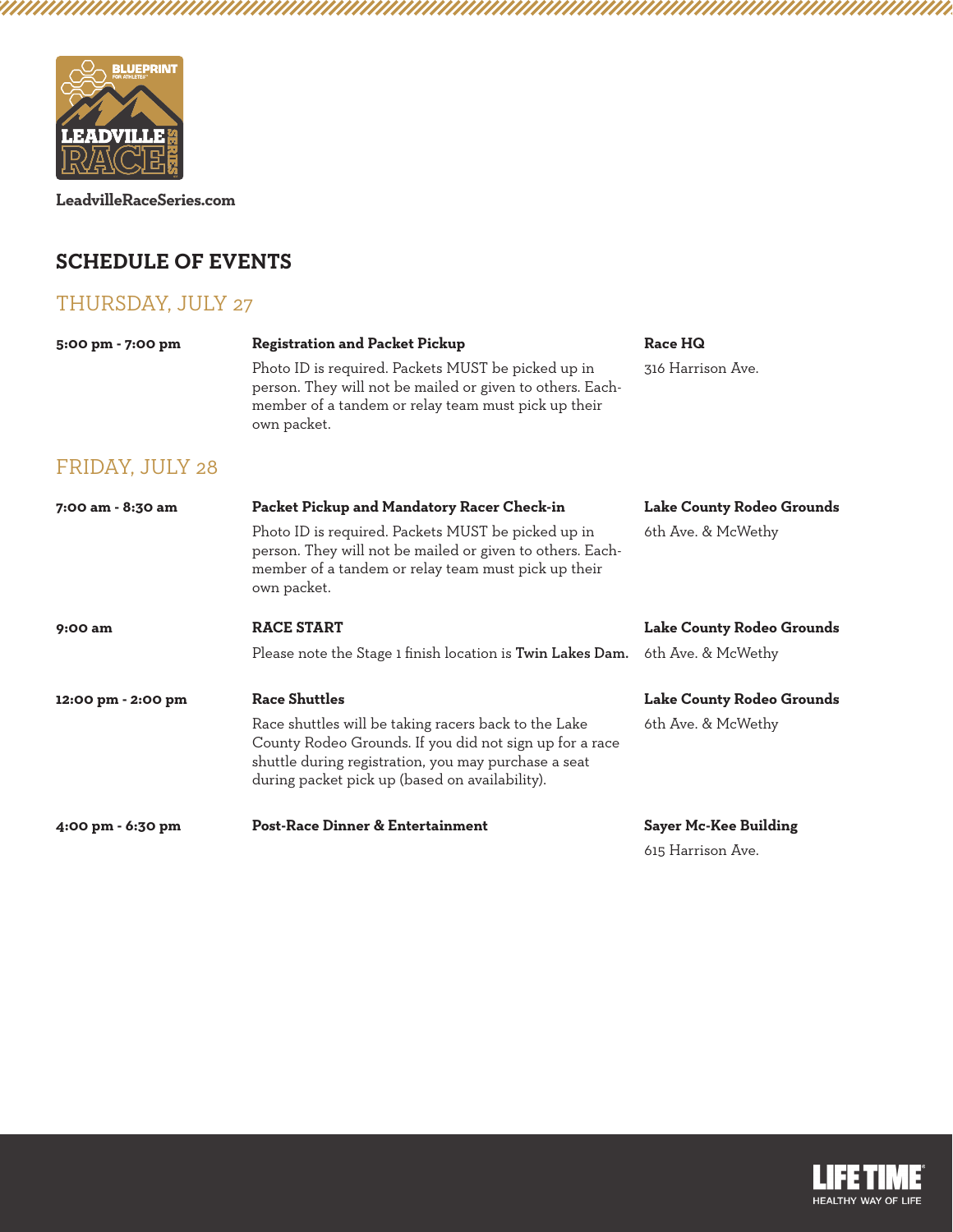

# **SCHEDULE OF EVENTS - CONT.**

# SATURDAY, JULY 29

| 7:00 am - 8:30 am  | <b>Mandatory Racer Check-in</b>                                                                                | <b>Twin Lakes Dam</b>                                                            |  |  |
|--------------------|----------------------------------------------------------------------------------------------------------------|----------------------------------------------------------------------------------|--|--|
|                    |                                                                                                                | Directions are available under the<br>Crew Information section of this<br>guide. |  |  |
| 9:00 am            | <b>RACE START</b>                                                                                              | <b>Twin Lakes Dam</b>                                                            |  |  |
|                    | Please note the Stage 2 start and finish location is Twin<br>Lakes Dam.                                        |                                                                                  |  |  |
| 4:00 pm - 6:30 pm  | <b>Post-Race Dinner &amp; Entertainment</b>                                                                    | <b>Sayer Mc-Kee Building</b>                                                     |  |  |
|                    |                                                                                                                | 615 Harrison Ave.                                                                |  |  |
| SUNDAY, JULY 30    |                                                                                                                |                                                                                  |  |  |
| 6:00 am - 7:30 am  | <b>Race Shuttles</b>                                                                                           | Lake County Rodeo Grounds                                                        |  |  |
|                    | Race shuttles will be picking up athletes at the Lake<br>County Rodeo Grounds for the Twin Lakes Dam drop-off. | 6th Ave. & McWethy                                                               |  |  |
| 7:00 am - 8:30 am  | <b>Mandatory Racer Check-in</b>                                                                                | <b>Twin Lakes Dam</b>                                                            |  |  |
| 9:00 am            | <b>RACE START</b>                                                                                              | <b>Twin Lakes Dam</b>                                                            |  |  |
|                    | Please note the Stage 3 finish location is the Lake County<br>Rodeo Grounds.                                   |                                                                                  |  |  |
| 11:00 am - 3:00 pm | <b>Post-Race Party &amp; Entertainment</b>                                                                     | Lake County Rodeo Grounds                                                        |  |  |
|                    | Join us for the final post-race party featuring lunch, music 6th Ave. & McWethy<br>and beer!                   |                                                                                  |  |  |
| 2:00 pm            | <b>Awards Ceremony</b>                                                                                         | Lake County Rodeo Grounds                                                        |  |  |
|                    | LT100 MTB qualifying coins will be awarded at this time.                                                       |                                                                                  |  |  |

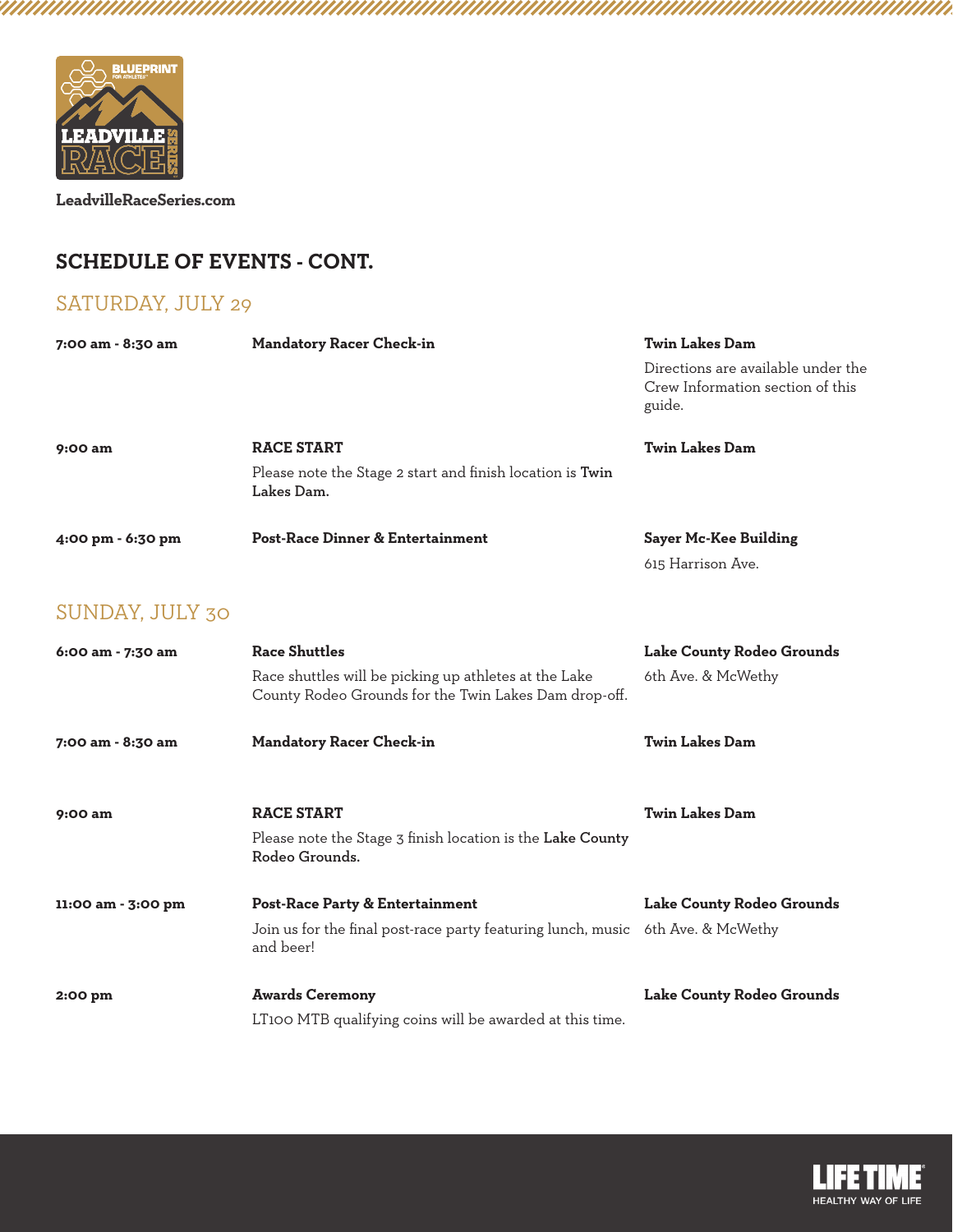

## **BLUEPRINT FOR ATHLETES LEADVILLE STAGE RACE COURSE DESCRIPTION**

Your challenge remains the same difficult course that made the Leadville Trail 100 famous, but now we are spreading it over three exciting days. It's time to see what you're made of. With a stage race format, you will be able to put the hammer down even faster and bring a team if you choose. The 100 mile out-and-back course is in the midst of the Colorado Rockies. The low point of 9,200 feet is located at the Twin Lakes Dam. The high point is Columbine Mine, at 12,424 feet. The majority of course is on mountainous two-track fire roads.

### STAGE 1 - FRIDAY, JULY 28

**START: Lake County Rodeo Grounds FINISH: Twin Lakes Dam TOTAL MILEAGE: 42 miles**

Get ready to meet St. Kevins! Within 4 miles of the Stage 1 start, you will conquer the first of two big climbs of the course. St. Kevins will test your legs with steep rocky sections that seem to never end. After the Carter Summit Aid Station (fluids only) at Mile 10, you can enjoy a short break on pavement around beautiful Turquoise Lake. Next, you will head up Hagerman Pass to Sugarloaf Pass for a brief introduction to the high alpine tree line at nearly 12,000 feet. Keep your wits because hiding just over the south side of Sugarloaf Pass is the infamous Powerline section. "Loose, steep, fast and exciting," doesn't even come close to describing these 2 miles of jaw-dropping fun. Once down, enjoy the only flat paved section on the course. Make good time as you pace line around Fish Hatchery to the Pipeline Aid Station at Mile 28. Reload for the Pipeline Road and don't forget there is some sweet singletrack waiting at the end! Cross over the Twin Lakes Dam to reach the Stage 1 finish. A truck located at the Lake County Rodeo Grounds will be available to transport drop bag items from the start line to the Twin Lakes Dam.

### STAGE 2 - SATURDAY, JULY 29

**START: Twin Lakes Dam FINISH: Twin Lakes Dam TOTAL MILEAGE: 16 miles**

Elevator going up! At the sound of the gun, you have 8 miles of pure climbing that will bring you to the top of the Columbine climb and the Columbine Aid Station. Check out the views from 10,400 feet as you swing into the aid station, but don't stay too long. You still have 8 miles of white knuckled descending! Please be sure and stay to the right as you cross paths with EVERY-ONE in the race. Give a shout to those still climbing!

## STAGE 3 - SUNDAY, JULY 30

**START: Twin Lakes Dam FINISH: Lake County Rodeo Grounds TOTAL MILEAGE: 42 miles**

It's time to retrace your steps, literally, as you make your way back to the Pipeline Aid Atation at Mile 13.5. Now prepare for your trek up and over the Powerline climb. As you descend Hagerman Pass, be ready for one last big effort on the paved road around Turquoise Lake. Coming through Carter Summit Aid Station at Mile 18 means you are almost home. A truck will be available at the Twin Lakes Dam to deliver drop bag items to the finish at the Lake County Rodeo Grounds.

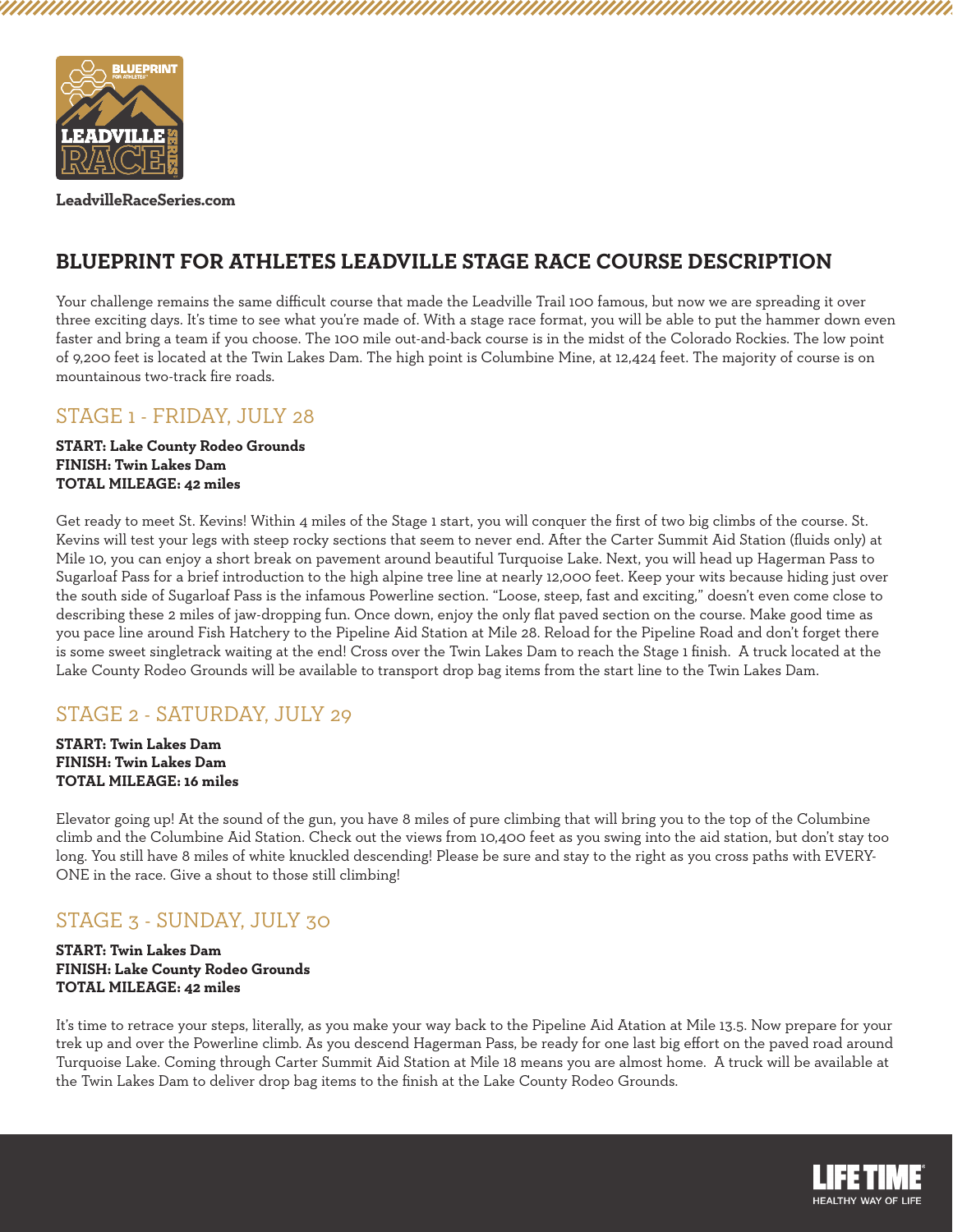

## **COURSE MARKING**

Major road intersections and the highway crossings will have local law enforcement officers present. At various course turns, volunteers will provide direction. Course markings will be chalk arrows on the ground and pink/black pin flags and flagging tape.

### **LEADVILLE TRAIL 100 MTB QUALIFIER TIMES & COINCIDING CORRAL PLACEMENTS**

|                                   | <b>GOLD</b>    | <b>SILVER</b>  | a s            | GREEN          | <b>PURPLE</b>   | <b>ORANGE</b>   | <b>BLUE</b>             | White          |
|-----------------------------------|----------------|----------------|----------------|----------------|-----------------|-----------------|-------------------------|----------------|
| 2016/17 Austin Rattler 100K       | Sub 4:00 hours | Sub 4:15 hours | Sub 4:30 hours | Sub 5:00 hours | Sub 5:30 hours  | Sub 6:30 hours  | Sub 7:00 hours          | New racers     |
| 2016/17 Wilmington Whiteface 100K | Sub 4:15 hours | Sub 4:45 hours | Sub 5:00 hours | Sub 5:30 hours | Sub 6:00 hours  | Sub 7:00 hours  | Sub 8:00 hours          | or those       |
| 2016/17 Lutsen 99er               | Sub 5:30 hours | Sub 5:45 hours | Sub 6:00 hours | Sub 6:15 hours | Sub 7:00 hours  | Sub 7:30 hours  | Sub 9:00 hours          | who do not     |
| 2016/17 Silver Rush 50 MTB        | Sub 4:00 hours | Sub 4:30 hours | Sub 5:00 hours | Sub 5:45 hours | Sub 6:30 hours  | Sub 7:15 hours  | Sub 8:00 hours          | have a current |
| 2016/17 Tahoe Trail 100K          | Sub 4:15 hours | Sub 4:45 hours | Sub 5:15 hours | Sub 6:00 hours | Sub 6:45 hours  | Sub 7:35 hours  | Sub 8:15 hours          | qualifer time  |
| 2016/17 Leadville Stage Race      | Sub 7:00 hours | Sub 7:30 hours | Sub 8:00 hours | Sub 8:30 hours | Sub 9:30 hours  | Sub 10:00 hours | Sub 10:30 hours         | or year prior  |
| <b>2016 Barn Burner 104</b>       | Sub 7:00 hours | Sub 8:00 hours | Sub 8:30 hours | Sub 9:00 hours | Sub 9:30 hours  | Sub 10:30 hours | Sub 11:00 hours         | <b>LT100</b>   |
| 2016 LT 100 MTB                   | Sub 7:45 hours | Sub 8:15 hours | Sub 8:30 hours | Sub 9:00 hours | Sub 10:00 hours | Sub 11:00 hours | Sub 12:00 & VIP/Charity | finish time.   |

Some of you are racing in the Leadville Stage Race and already have entry into the 2017 LT100 MTB race. If you wish for us to consider your finish time at the Stage Race for corralling in Leadville, please email Quinn at qcooper@lifetimefitness.com by August  $4<sup>th</sup>$ . Include your name, finish time at the Stage Race and a nice note!

# **DAILY PRESENTATION**

At the post-race dinner on each day, we will announce the daily stage winners and present jerseys from VOLER. Winners of the sponsor product giveaways and random drawings will also be revealed at this time.

- Stage 1: Prizes awarded for a variety of competitions.
- Stage 2: Prizes to winner for fastest ascent up the Columbine climb.
- Stage 3: Prizes awarded to the fastest male and female to the top of Powerline and the fastest racer up the Boulevard challenge section.

## **AWARDS CEREMONY**

All athletes who finish the Leadville Stage Race in under 10.5 hours will receive a custom branded leather belt and a finisher buckle.

Riders who finish in under 8.5 hours will receive a LARGE buckle. Riders who finish in under 10.5 hours will receive a SMALL buckle.

The awards ceremony will take place at 2:00 pm on Sunday, July 30 at the Lake Country Rodeo Grounds. All awards MUST be picked up in person. Qualifying coins to the Leadville Trail 100 MTB will be awarded at this time.

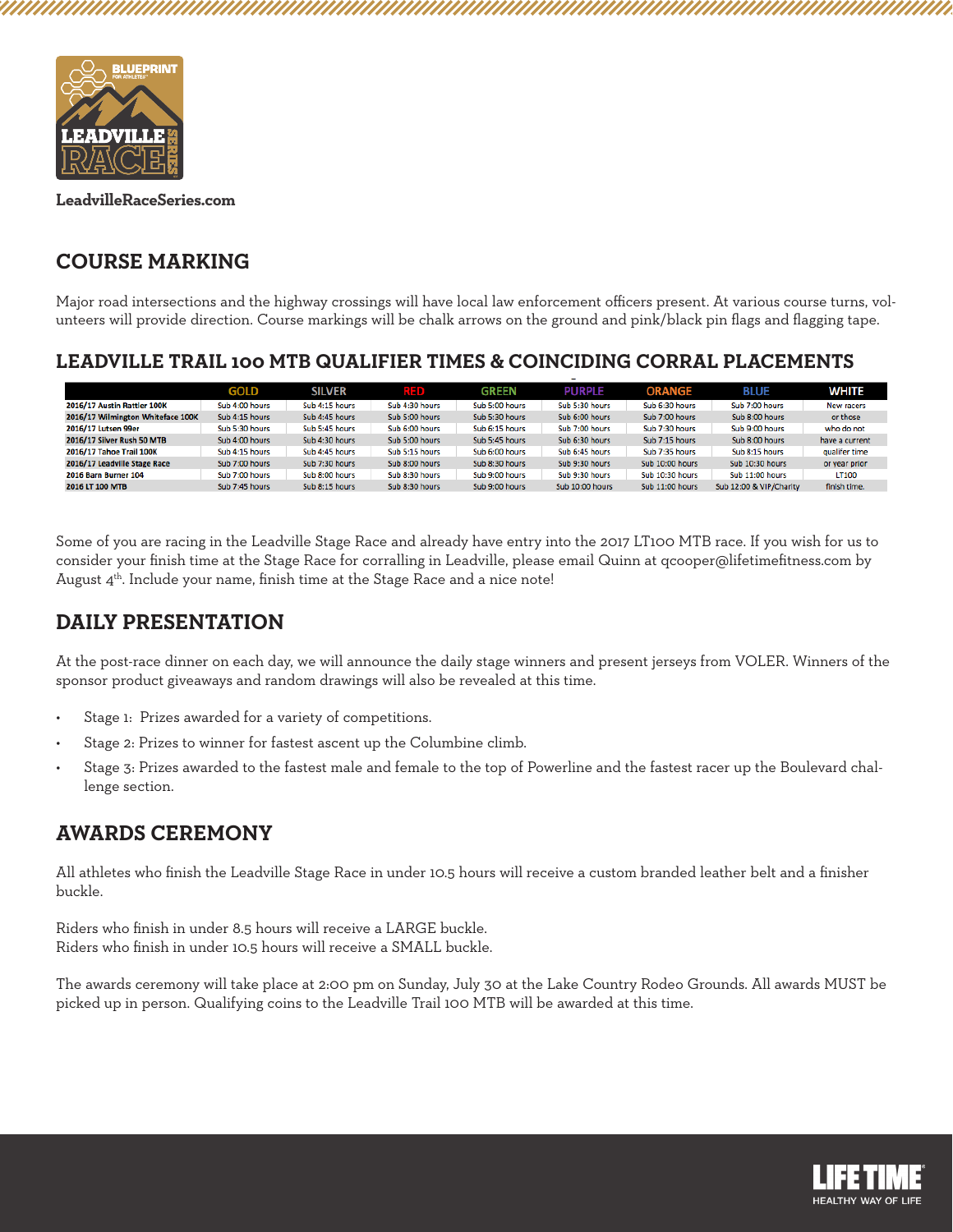

## **BIKE SHIPPING**

Cycles of Life is a full-service bike shop right in the town of Leadville, providing shipping services, all types of minor and major repair, tune-ups, custom wheel building, suspension and fork overhauls, bike fitting and more. To make things easy for you, have your bike shipped directly to the shop where Cycles of Life will unpack, assemble, inspect, fully tune and prepare your bike for race day. Post-race, simply drop off your ride and Cycles of Life will repack and ship to your destination.

For more information on Cycles of Life shipping package options, visit http://colbikes.com/bike-shipping.html.

### **TRASH & RECYCLING**

Our races are Zero Waste events. Look for recycle and compost bins at every aid station and start/finish. Please discard any trash in an appropriate container. Intentional littering on the course will be grounds for disqualification. The course is held on trails both public and private, travels past many historic sites and through areas of exceptional beauty. Help us keep them pristine.

We will be recycling all plastic, aluminum and cardboard during these races, and all our events. We'll take care of this at the aid stations. At the start/finish, please ensure you place trash or recyclable materials in the appropriate containers, which will be well marked.

### **AID STATIONS**

There will be well-supplied aid stations during each stage of the race. Please reference the stage descriptions for the exact locations of each aid station.

Aid stations will offer:

- 1. Gu product
- 2. Assorted foods including bananas, oranges, figs, pretzels, etc.
- 3. Water

## **RACE NUMBERS**

Riders will be supplied a number for their helmet, jersey and for their bike. Race numbers must be visible at all times, tied to the handle bars of your bike. Please do not cut or fold your number. The timing chip is affixed to the number. If you cut or fold your race number you may damage the chip, which means your race times will not be recorded.

### **RETAIL SHOP**

We are so excited to welcome you to our retail shop and the Leadville Race Series Race HQ at 316 Harrison Avenue here in Leadville! You'll find us closer to the pulse of the avenue with a fresh look, and amazing race gear for the whole family that you can only find here at 10,152 feet above sea level. We look forward to seeing you soon!

Store Hours: 10 am - 6 pm daily

Race Management Headquarters remains at 213 Harrison Avenue.

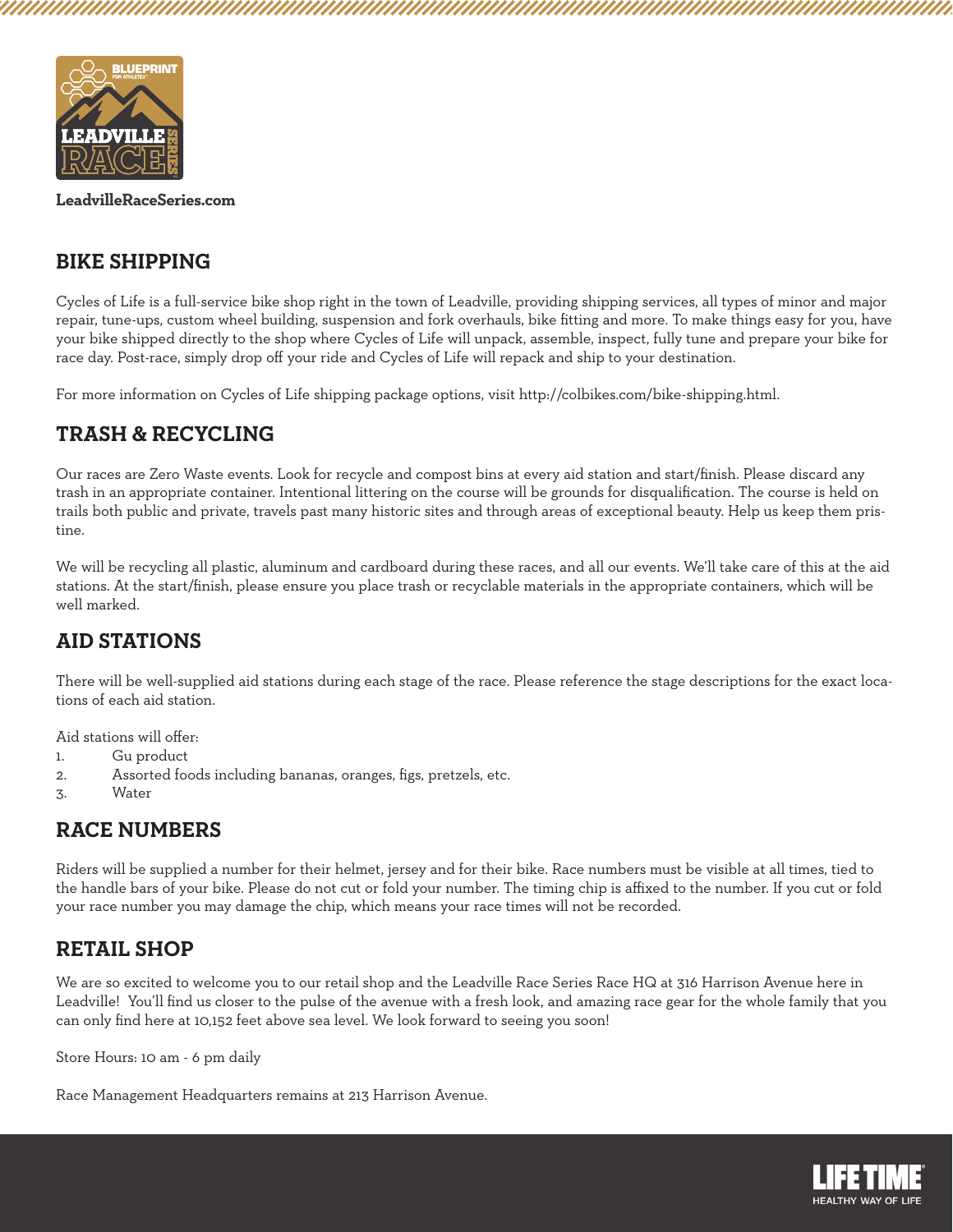

## **CREW INFORMATION**

It's great to see you! Crews and spectators are treated and appreciated equally with the participants and are included in the Leadville Race Series family. **Please note that NO PETS are allowed at the Start/Finish or Aid Stations.** Crews are welcome at all aid stations except the Columbine turnaround. No crew bikes, please.

Crews should allow adequate time to park and walk to aid stations. Crew vehicles are not allowed on any dirt road sections of the course. Riders are responsible for the actions of their crews. Crews and spectators will not be allowed to access the base of Powerline or obstruct the junction of the paved road and jeep road where riders leave Powerline to head for Pipeline.

Crews will certainly want to be at the 9 a.m. starts to assist their riders with any last-second needs and cheer them on at the sound of the starting gun.

#### **Directions to Aid Stations**

From the intersection of Harrison and 6th (stop light in the middle of town):

#### **Carter Summit Aid Station (39°17'1.65"N, 106°24'20.76"W)**

- 1. Drive west on E 6th St, go 0.9 miles
- 2. Turn right (north) on McWethy Dr / County Rd-4, go 1.0 mile
- 3. Stay right (north) at Leadville Junction, go 0.4 miles
- 4. Turn left (west) on County Rd-9, cross railroad tracks, go 0.5 miles
- 5. Turn right (north) on Turquoise Lake Rd, go 4.6 miles
- 6. Arrive at aid station, just past Carter Summit

#### **Pipeline (39°11'22.69"N, 106°22'26.82"W)**

- 1. Drive south on Harrison/Hwy 24, go 3.9 miles
- 2. Turn right (west) on CO-300, go 0.8 miles
- 3. Turn left (south) on County Rd-11, go 1.2 miles (Riders will be on the same road for about a mile, so please drive slowly and use every caution on this stretch of road.)
- 4. Continue straight (south) on paved road, go 1.6 miles
- 5. Turn left (south) on pipeline road and arrive at aid station

#### **Twin Lakes (39° 4'34.05"N, 106°18'13.57"W)**

- 1. Drive south on Harrison/Hwy 24, go 15.0 miles
- 2. Turn right (west) on E CO-82, go 0.8 miles
- 3. Turn left (southwest) on County Rd 25, go 0.5 miles
- 4. Arrive at aid station

Volunteers will direct parking at all aid stations. This area gets very congested, so we ask for your help and patience, and that you follow the instructions of the traffic control volunteers without question.

There may be some riders without a crew who would appreciate your help. Remember, you may help a rider with any need, but the riders must carry their own tools and personally perform all repairs or adjustments to their mountain bike. Crews may furnish the replacement parts.

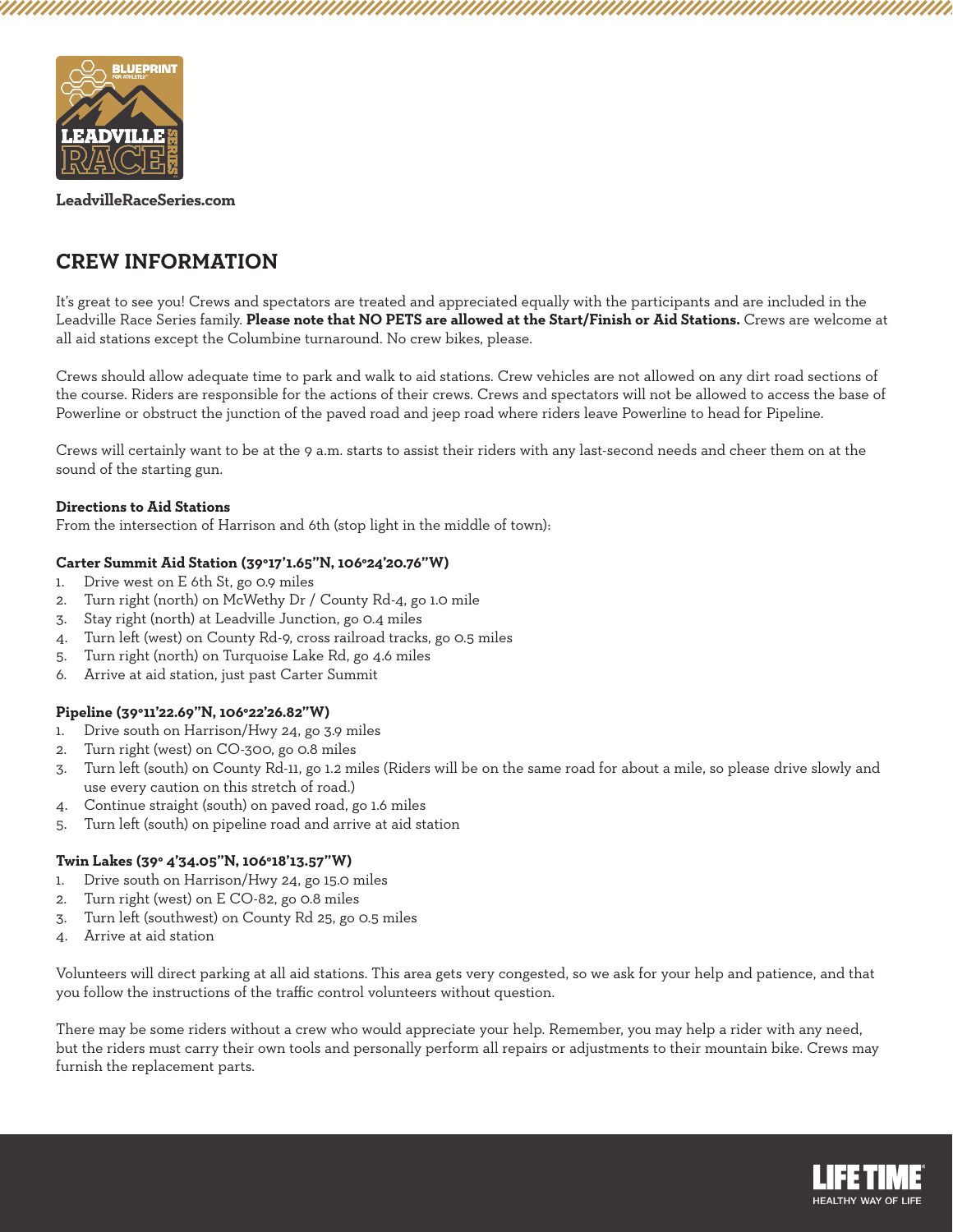

# **LEADVILLE TRAIL 100 QUALIFIER EXPLANATION**

The 2017 Leadville Stage Race will award 125 qualifying slots to the Leadville Trail 100 MTB. Half of the qualifying spots will be allocated based on the top age-group performances and half will be drawn among riders who have finished the qualifier race within the allocated cut-off time of 12 hours.

- 1. The 2017 Leadville Stage Race will award 125 qualifying slots to the Leadville Trail 100 MTB.
- 2. 50% of slots will be distributed based on performance in the qualifying event.

a. Slots will be distributed to each gender and age group (20-29, 30-39, etc.) based on the percentage of total athletes in those age groups, with a minimum of one slot for every age group.

b. The top athletes in each age group will receive the allocated slots.

c. In the event a top athlete elects not to accept a slot, the slot will roll down to the next athlete in the results, within the age group.

d. If slots are not claimed after the roll down in each age group, those slots will be allocated to the drawing, as described below.

- e. One slot will be allocated for the top single speed rider.
- f. Slots will be allocated to the top tandem team.
- 3. 50% of slots will be distributed through the Leadville Stage Race drawing.

a. All finishers under the pre-determined maximum finish time, who have indicated their desire to participate in the drawing, will be entered.

b. Names will be drawn from the eligible athletes and slots will be given out.

c. In the event an athlete opts not to accept a slot, the slots will roll down to the next athlete that is drawn, until ALL slots have been distributed.

#### **4. Qualification slots must be claimed in person immediately.**

5. Registration for the Leadville Trail 100 must be completed and paid for within the designated timeframe.

6. For the 2017 Qualifiers, riders may elect to race in the Leadville Trail 100 for 2017 or defer until 2018. Through the registration process, riders will be asked to select the year they prefer to race.

7. Only solo and tandem riders that have ridden the full 50 mile course will be considered as potential qualifiers. Relays are welcome to race qualifier events where available but will not be considered as a potential qualifier.

8. All registration fees for the LT100 are non-transferrable and non-refundable.

### **THANK YOU TO OUR VOLUNTEERS!**

Please take time along the way to thank the numerous volunteers. We couldn't put this race on without them!

#### **To volunteer for any of our events, please visit the following website: https://www.givepulse.com/group/events/6795.**

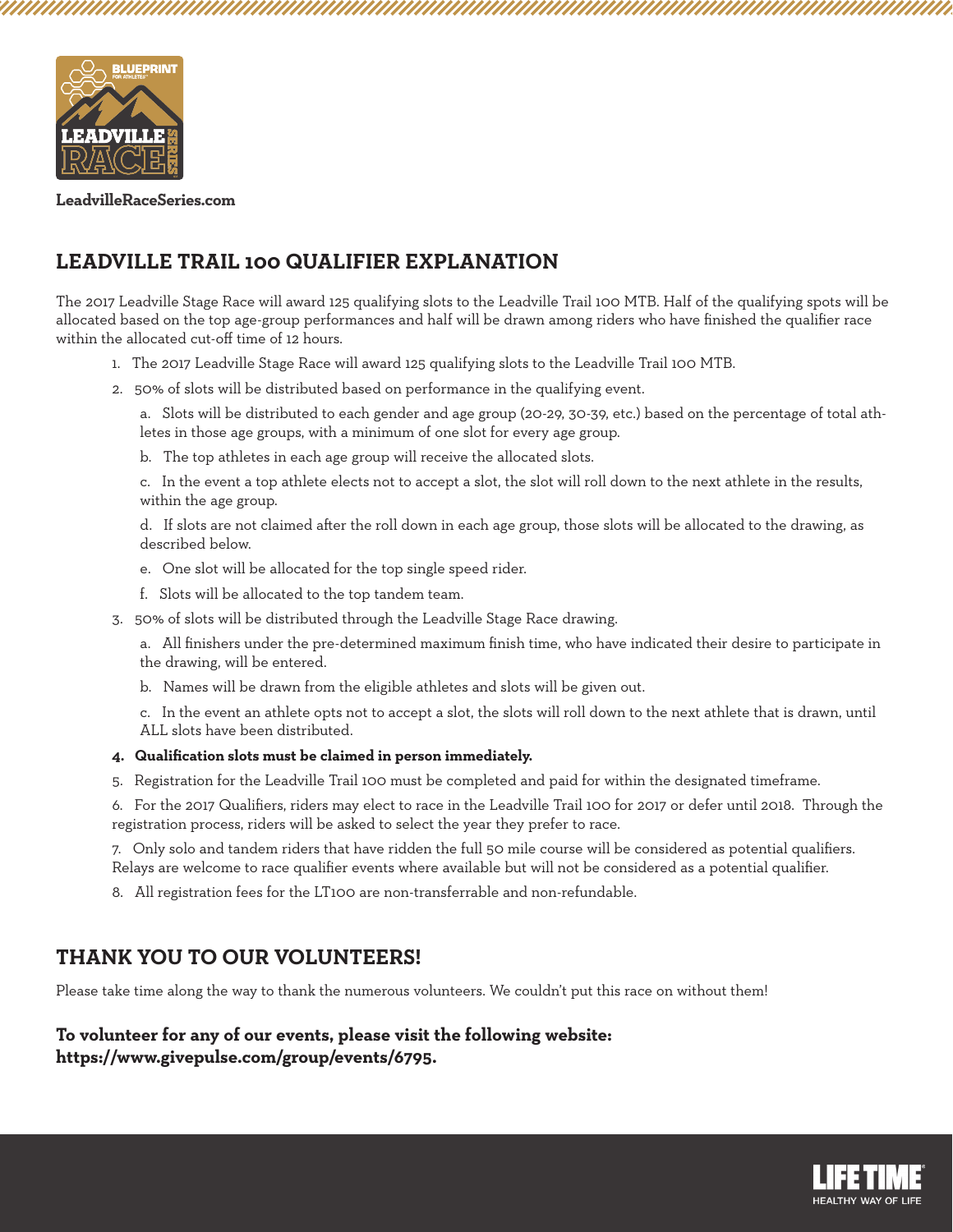

# **LEAVE NO TRACE PRINCIPALS**

#### PLAN AHEAD AND PREPARE

- Know the regulations and special concerns for the area you'll visit.
- Prepare for extreme weather, hazards and emergencies.

#### TRAVEL AND CAMP ON DURABLE SURFACES

- Durable surfaces include established trails and campsites, rock, gravel or dry grasses.
- Good campsites are found, not made. Altering a site is not necessary.

#### DISPOSE OF WASTE PROPERLY

- Pack it in, pack it out.
- Deposit solid human waste in catholes dug six-to-eight inches deep at least 200 feet from water, camp and trails. Cover and disguise the cathole when finished.

#### LEAVE WHAT YOU FIND

- Preserve the past: examine, but do not touch, cultural or historic structures and artifacts.
- Leave rocks, plants and other natural objects as you find them.

#### MINIMIZE CAMPFIRE IMPACTS

- Campfires can cause lasting impacts to the backcountry. Use a lightweight stove for cooking and enjoy a candle lantern for light.
- Where fires are permitted, use established fire rings, fire pans or mound fires.

#### RESPECT WILDLIFE

- Observe wildlife from a distance. Do not follow or approach them.
- Never feed animals. Feeding wildlife damages their health, alters natural behaviors and exposes them to predators and other dangers.

### BE CONSIDERATE OF OTHER VISITORS

- Respect other visitors and protect the quality of their experience.
- Be courteous. Yield to other users on the trail.

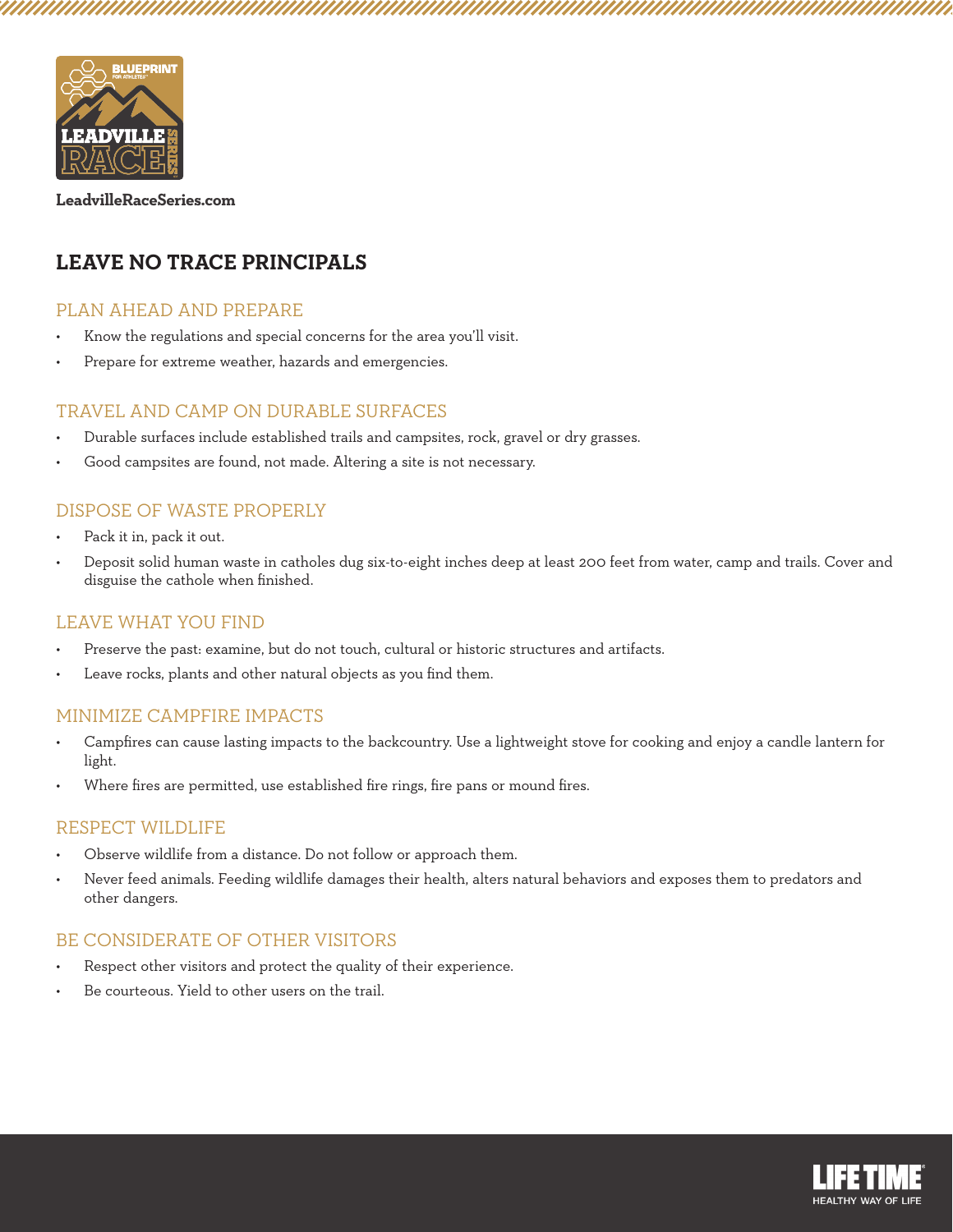

## **DIRECTIONS TO LEADVILLE FROM:**

### METRO DENVER & DENVER INTERNATIONAL AIRPORT (121 MILES)

- Take I-70 West
- Go through the Eisenhower Tunnel
- Continue past Dillon
- Continue past Frisco
- Take Hwy 91, Copper Mtn Resort (Exit 195)
- Go South on Hwy 91, past Climax to Leadville (24 miles)

#### GRAND JUNCTION (163 MILES)

- Take I-70 East
- Turn onto Hwy 24 South at Minturn
- Follow Hwy 24 over Tennessee Pass to Leadville

#### PUEBLO (153 MILES)

- Take Hwy 50 West through Canon City and Salida
- Take Hwy 291 North until Hwy 285
- Take Hwy 285 North until Hwy 24
- Take Hwy 24 North until Leadville

#### COLORADO SPRINGS (130 MILES)

- Take Hwy 24 West through Woodland Park
- Continue past Buena Vista
- Continue onto Hwy 24 to Leadville

**The town of Leadville is located 10,200' above sea level in Colorado's Rocky Mountains. From every direction, it's a breathtaking and easy drive...and if you happen to get lost, just head uphill!**



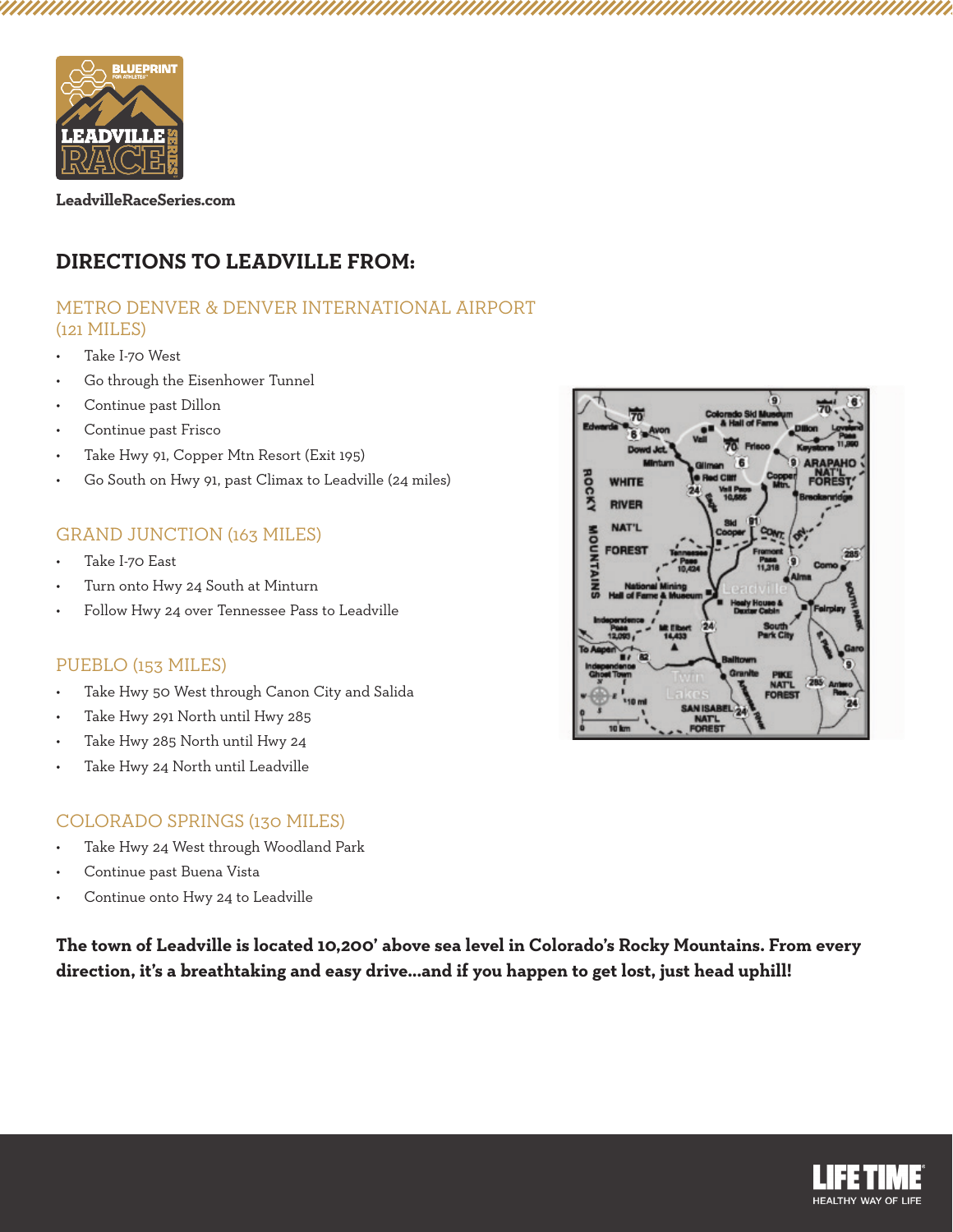

# **AT YOUR SERVICE... THE LEADVILLE RACE SERIES STAFF**

Paul Anderson Event Manager panderson4@lifetimefitness.com

Rich Naprstek Volunteer Coordinator rnaprstek@lifetimefitness.com

Quinn Cooper Athlete Services Manager qcooper@lifetimefitness.com

Sara Mahan Sponsorship Activation smahan@lifetimefitness.com

Kelsey Conine Retail Store Manager kconine@lifetimefitness.com

Courtney Touchstone Marketing Manager ctouchstone@lifetimefitness.com

Laura Mayo Marketing Coordinator lmayo@lifetimefitness.com

You'll also be seeing the familiar faces of Leadville Trail 100 Founder Ken Chlouber and former LT100 Race Director Merilee Maupin at the events this year!



UMMANAMIN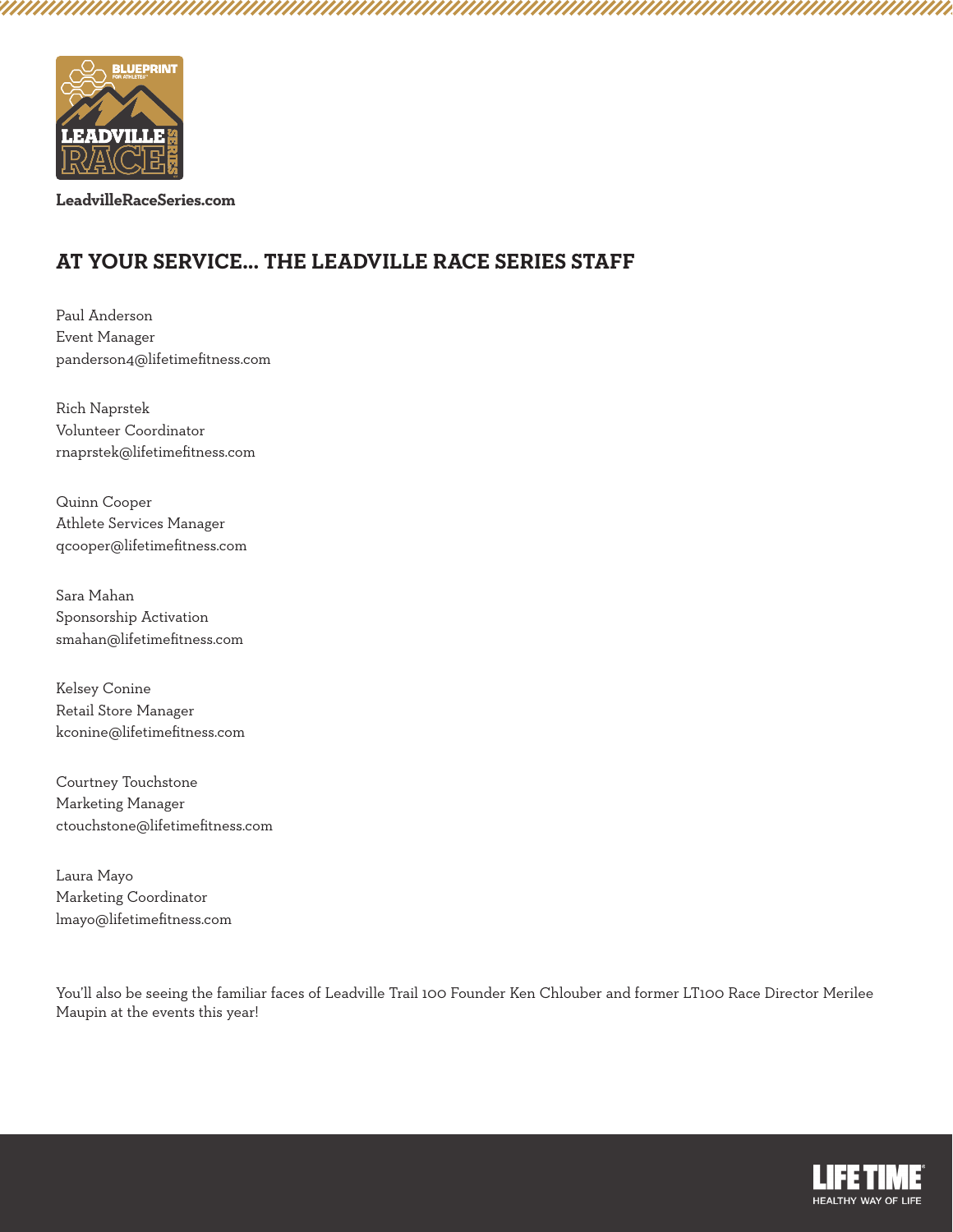

aaaaaaaaaaaaaa

**LeadvilleRaceSeries.com**

### **2017 BLUEPRINT FOR ATHLETES LEADVILLE RACE SERIES EVENT SCHEDULE**

Visit www.leadvilleraceseries.com for more information.

Austin Rattler // April 8 - 9 Wilmington Whiteface // June 3 Leadville Trail Marathon & Heavy Half // June 17 Leadville Run Training Camp // June 23 - 26 Leadville MTB Camp of Champions // June 29 - July 2 Silver Rush 50 MTB // July 8 Silver Rush 50 Run // July 9 Tahoe Trail // July 15 Leadville Stage Race // July 28 - 30 Leadville Trail 100 MTB // August 12 Leadville 10K Run // August 13 Leadville Trail 100 Run // August 19 - 20 Barn Burner // September 9